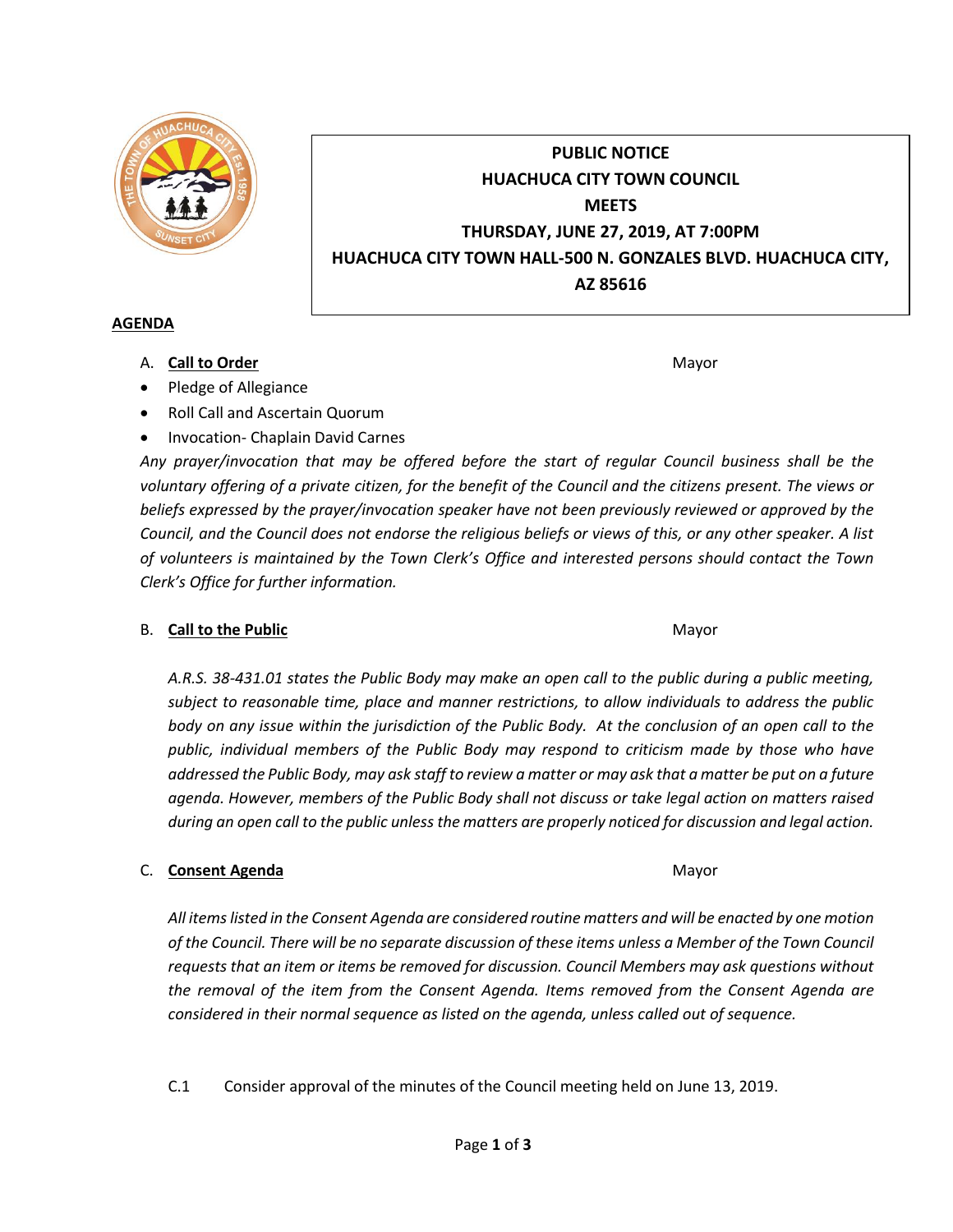- C.2 Consider approval of the minutes of the Council public hearing held on June 13, 2019.
- C.3 Consider approval of the minutes of the Council special meeting held on June 13, 2019.
- C.4 Consider approval of the minutes of the Executive session held on June 13, 2019.
- C.5 Consider approval of the Payment Approval Report in the amount of \$ **123,337.13.**

#### D. **Unfinished Business before the Council** Mayor

Public comment will be taken at the beginning of each agenda item, after the subject has been *announced by the Mayor and explained by staff. Any citizen who wishes, may speak one time for five minutes on each agenda item before or after Council discussion. Questions from Council Members, however, may be directed to staff or a member of the public through the Mayor at any time.*

D.1 Discussion and/or Action: [Finance Clerk Vu]: Establishment of a policy requiring cash payment for landfill loads when accounts are in arrears. This item may include discussion and action concerning the number and value of delinquent landfill accounts, as well as Town collection efforts and policies.

#### E. **New Business before the Council** Mayor

*Public comment will be taken at the beginning of each agenda item, after the subject has been announced by the Mayor and explained by staff. Any citizen who wishes, may speak one time for five minutes on each agenda item before or after Council discussion. Questions from Council Members, however, may be directed to staff or a member of the public through the Mayor at any time.*

- E.1 Discussion and/or Action [Mayor Wallace]: Council adoption of Resolution 2019-22 to approve the Town's Primary Property Tax Levy for FY 2019-20 at a rate of 1.33% for each \$100.00 of assessed valuation.
- E.2 Discussion and or/Action [Mayor Wallace]: Presentation of July yard of the month winners.
- E.3 Discussion and/or Action [Manager Williams]: Presentation of May 2019 Town financial statements.
- E.4 Discussion and/or action: [Chief Thies]: Council approval of requested Town road closures for the Town's 4<sup>th</sup> of July celebration.
- E.5 Discussion only [Chief Thies]: Town acquisition of a military surplus Animal Control Officer vehicle.
- E.6 Discussion and/or Action [Mayor Wallace]: Council approval of a tracking policy for Town grant accounts payable and receivable.